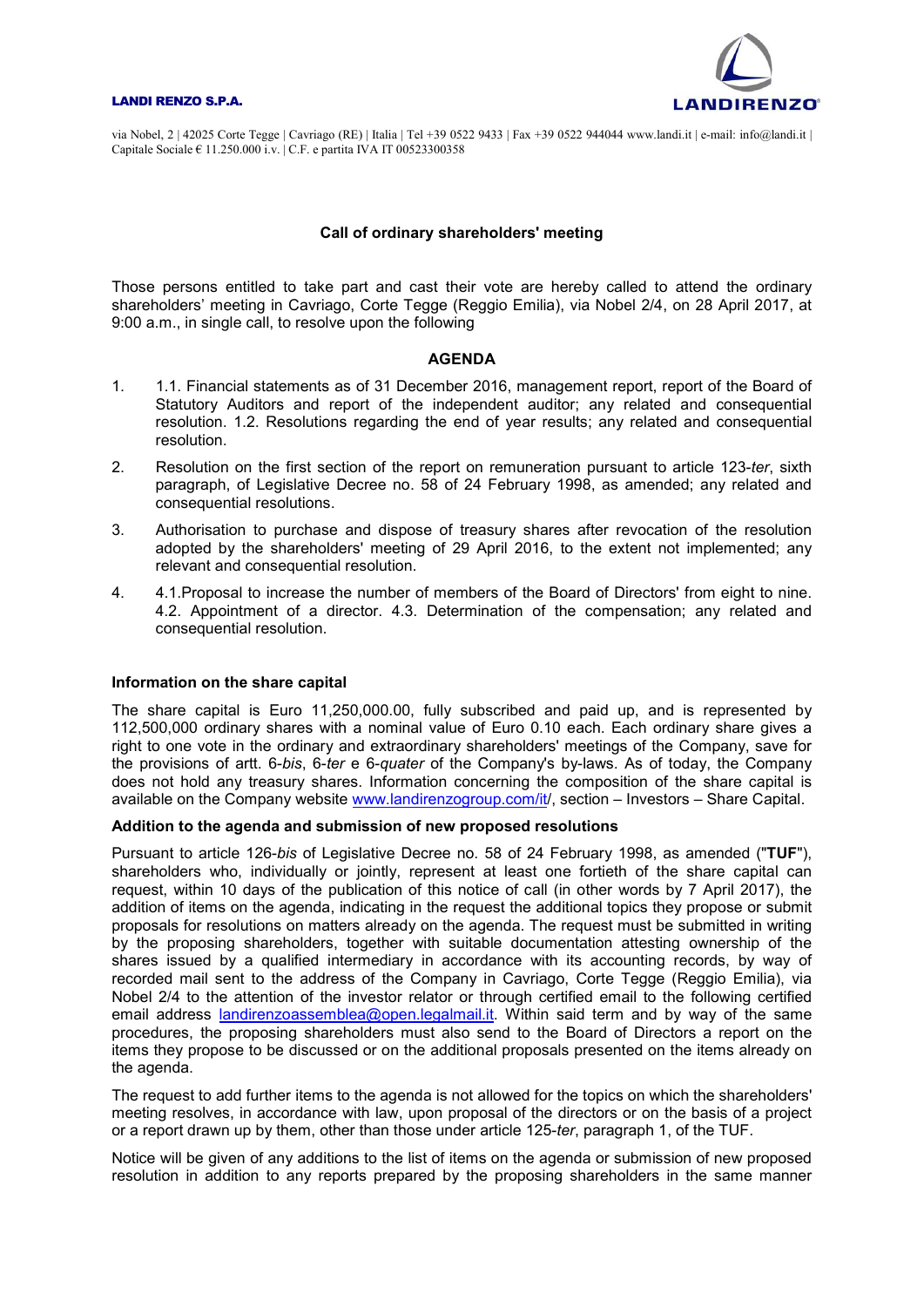prescribed for the publication of this notice of call at least 15 days prior to the date set for the shareholders' meeting.

# Right to intervene

The persons who may intervene in the shareholders' meetings are those persons who, pursuant to art. 83-sexies of the TUF, meet the requirements for taking part in the shareholders' meeting and exercising the right to vote in relation to whom the Company received the notice issued by a qualified intermediary pursuant to the applicable rules attesting the ownership of the shares on the basis of its accounting records relating to the time limit of the accounting date of the seventh day on which the market is open prior to the date of the shareholders' meeting (in other words 19 April 2017). Those who became owners of shares after 19 April 2017 will not have the right to take part in or vote at the shareholders' meeting. The notice from the qualified intermediary must be received by the Company within the time limit of the accounting date of the third day on which the market is open prior to the date of the shareholders' meeting (in other words 25 April 2017) or in any case by the start of the shareholders' meeting.

# Proxy vote

Those who have the right to intervene in the shareholders' meeting may be represented in the manner provided for by the law and the rules currently in force. A copy of the proxy form may be obtained from the registered office or the site of the Company at www.landirenzogroup.com/it/,section Investors – Governance – Assembly meeting documents 2017 and from qualified intermediaries.

Where the representative delivers or sends to the Company, via certified electronic mail to be sent to the following certified email address landirenzoassemblea@open.legalmail.it, a copy of the proxy form rather than the original, he/she must attest compliance of the proxy form with the original as well as the identity of the person granting the proxy.

Save as indicated above, under the rules currently in force, the representative must keep the original of the proxy form and store for one year from the end of the shareholders' meeting the voting instructions received.

The proxy may be granted by way of an electronic document signed pursuant to article 21, second paragraph, of Italian Legislative Decree of 7 March 2005, no. 82, as amended, or by any other equivalent document.

Under the by-laws, the Company does not designate a representative for the granting of the proxies by those who have a right to take part in the shareholders' meeting.

# Questions on the items on the agenda

According to article 127-ter of the TUF, any person entitled to vote can raise questions on the items on the agenda also prior to the shareholders' meeting provided they do so by 12:00 am of the two previous days before the date of the shareholders' meetings (in other words by 12:00 am of 26 April 2017) and will receive an answer at the latest during the shareholders' meeting via certified email to be sent to the following certified email address: **landirenzoassemblea@open.legalmail.it**, accompanied by a notice issued by the qualified intermediary attesting the right to exercise a vote. Answers given in paper format placed at the disposal of each of those entitled to vote at the beginning of the shareholders' meeting will be considered to have been provided in the shareholders' meeting.

# Integration of the Board of Directors

With regard to the fourth item on the agenda, it is recalled that, as this is a mere integration of the Board of Directors and not an appointment of the entire Board of Directors, it will not be implemented on the basis of slates as provided for by the by-laws, as the requirements and the conditions provided for by the by-laws for the application of this procedure do not exist and therefore the shareholders' meeting will resolve with the majorities of law, without prejudice to the minimum requirements in relation to the number of independent directors and gender balance.

# Documentation

The documentation relating to the shareholders' meeting, including the reports of the Board of Directors and the proposed resolution on the items on the agenda, the annual financial report, together with the annual report about the corporate governance and ownership structure as well as the reports of the Board of Statutory Auditors and the independent auditor, and the report on remuneration will be made available in accordance with law at the registered office and to the